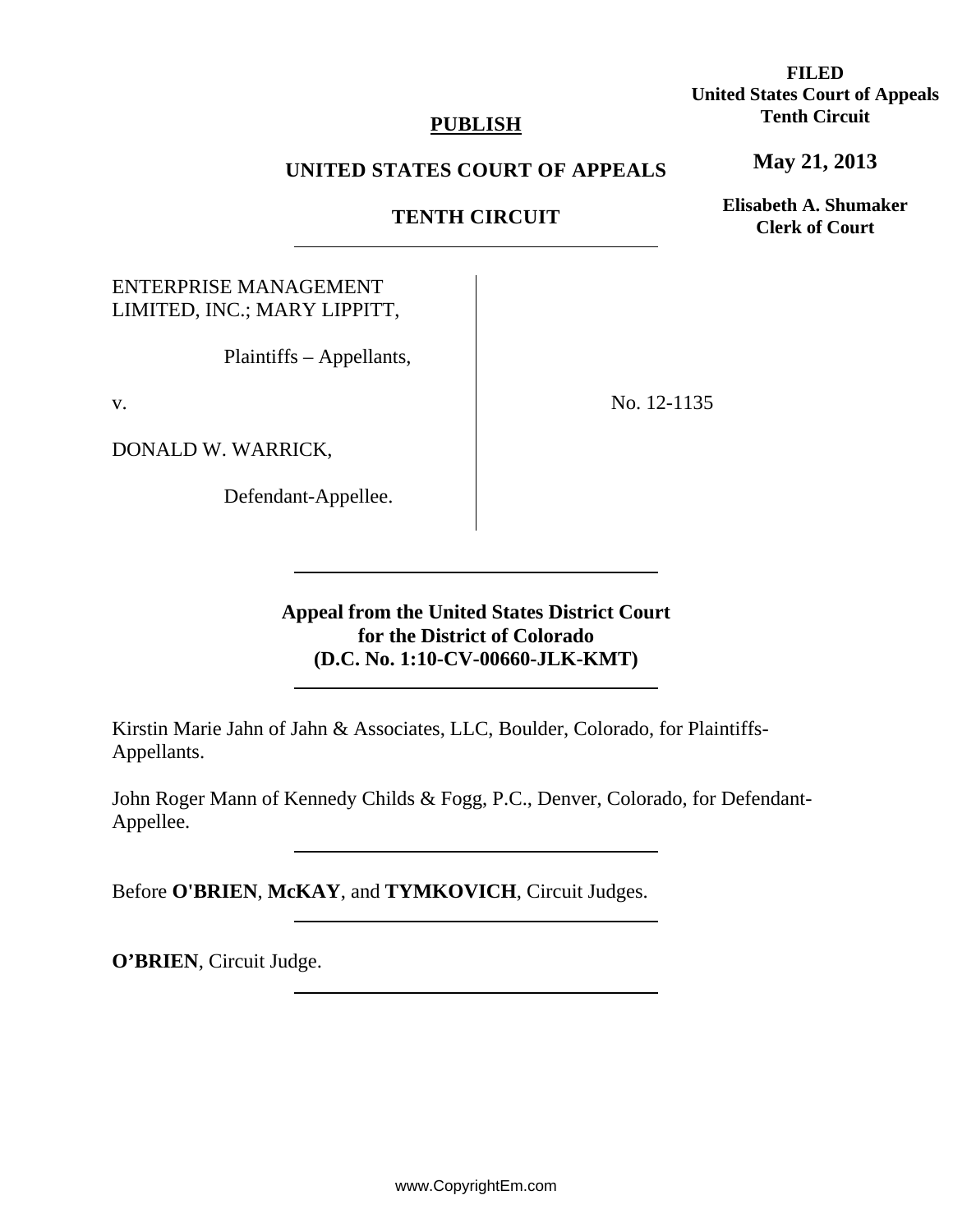In this copyright infringement case, Enterprise Management Limited, Inc., $<sup>1</sup>$  and</sup> Mary Lippitt (collectively Lippitt) appeal from a summary judgment in favor of Donald Warrick. Lippitt contends, contrary to the district court's holding, she demonstrated a prima facie case of copyright infringement. We agree.

## **FACTUAL BACKGROUND**

This case involves a diagram Lippitt created in the course of her work in the field of organizational management. It aims to encapsulate and communicate the results of her research on the failures of complex organizational change initiatives.Dissatisfied with other visual aids depicting the reasons for such failures, she created and registered the first version of the diagram in 1987:

 $1$  According to the complaint, Lippitt holds the copyrights on the diagram at issue, but has exclusively licensed Enterprise Management, Inc. to use it. Lippitt is the founder and President of Enterprise Management, Inc.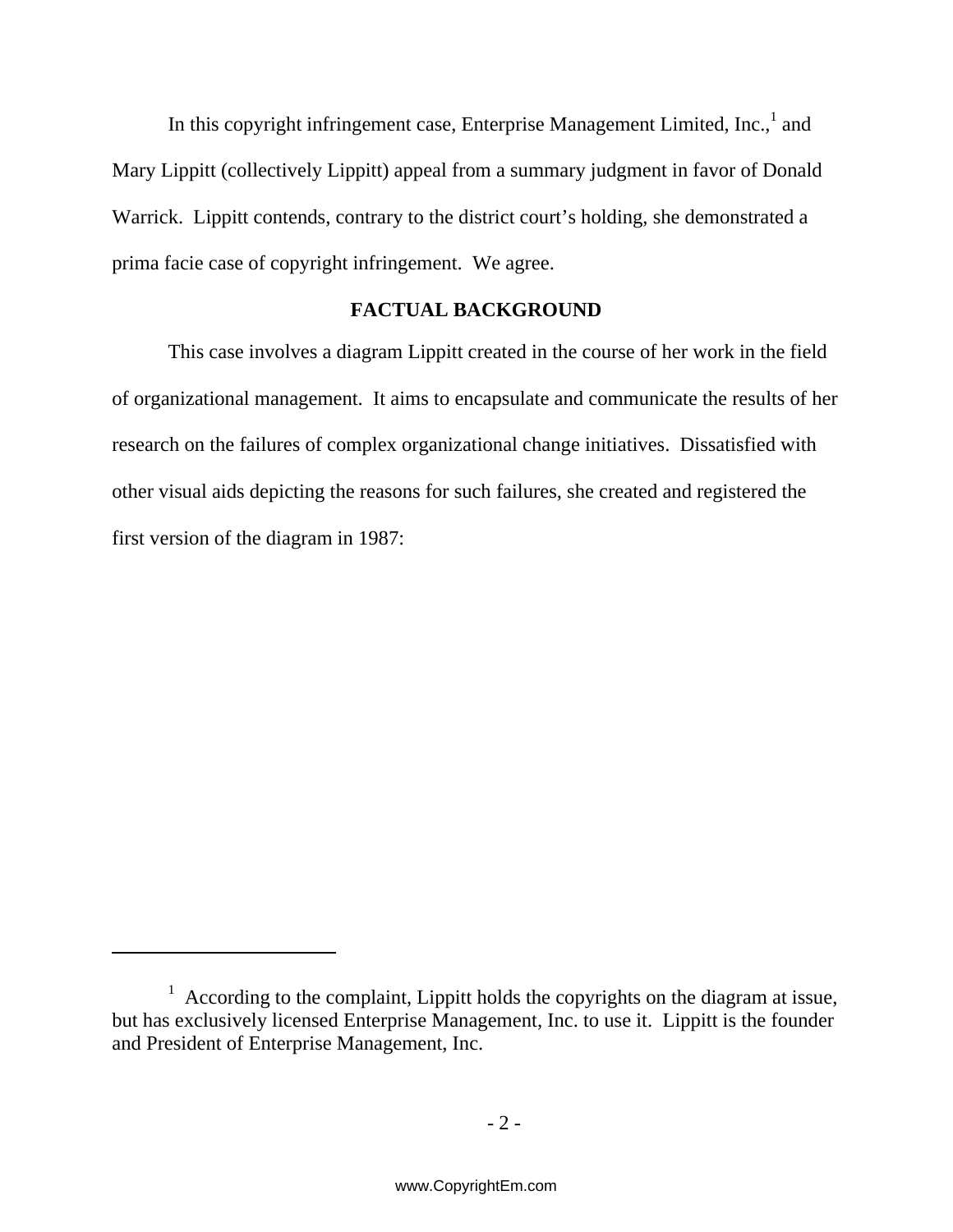

**Diagram 1A: Lippitt's "Managing Complex Change"** 

(Appellants' App'x 213.) As she explains, the diagram "eliminate[ed] the detailed narrative approach and par[ed] it down to a visual format listing what she considered to be the most basic variables and likely outcomes." (Appellants' Op'g Br. 6.) She claims to have registered a work containing this diagram in 1987, although she concedes she no longer has the work as actually submitted for registration.

Sometime around 1996, Lippitt revised the diagram. She updated it slightly, as shown below. The revision reflected several minor changes: (1) she used ovals instead of rectangles; (2) she changed the arrows between elements to plus signs and equal signs; and (3) she replaced the word "skills" with the word "capabilities" to accommodate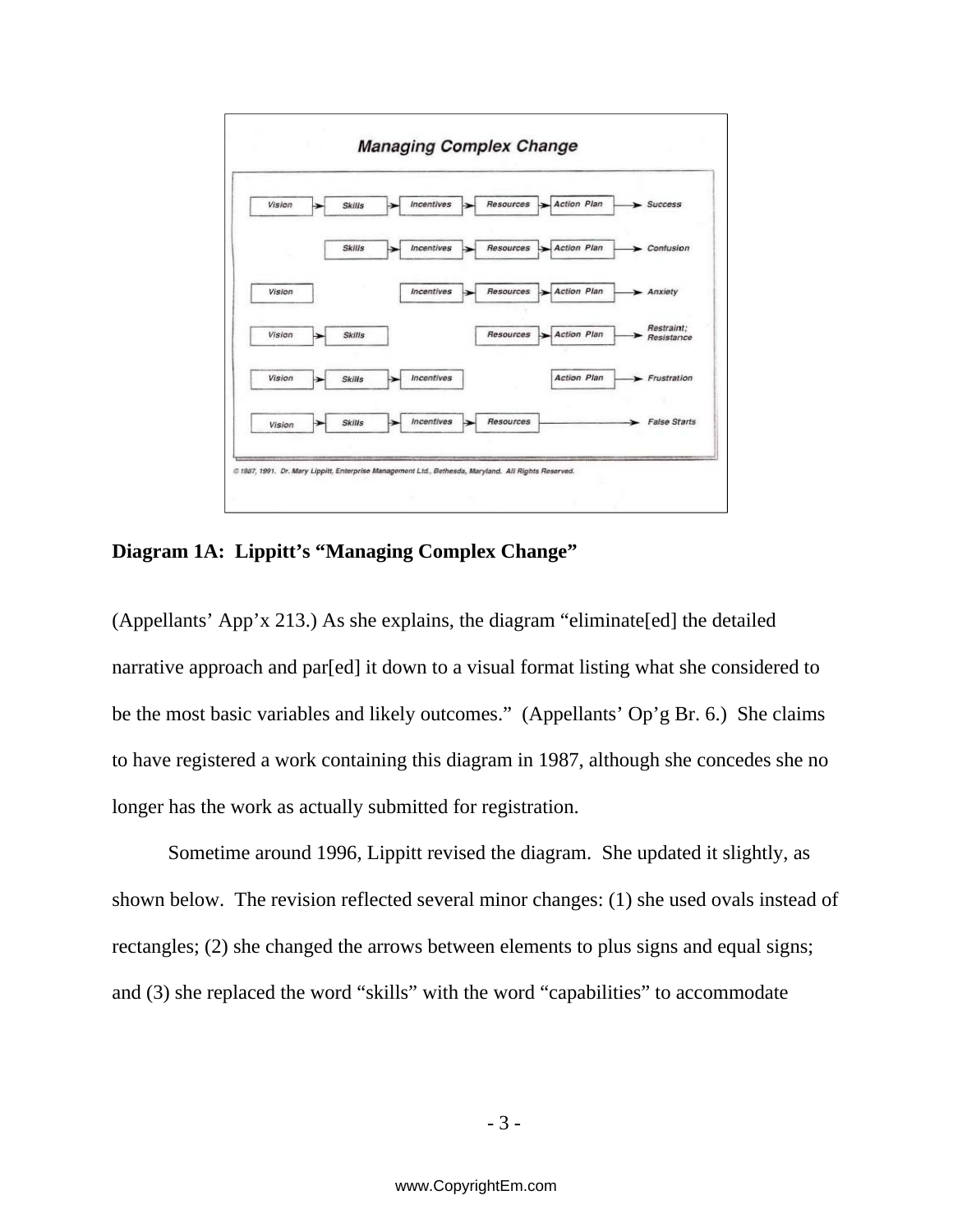changing parlance in her field; (4) she changed the title of the diagram; and (5) added a decorative diagonal line.



# **Diagram 1B: Lippitt's "Aligning for Success"**

(Appellants' App'x 176, 214.)

Lippitt registered Diagram 1B as part of a larger work in 2000. It was also included in materials she registered in 2003. Warrick acknowledges a version of this diagram was included in materials Lippitt registered in 2000 and 2003.

Warrick, who teaches in the organizational development field, admitted receiving Lippitt's diagram from a student. He incorporated and used a similar diagram in his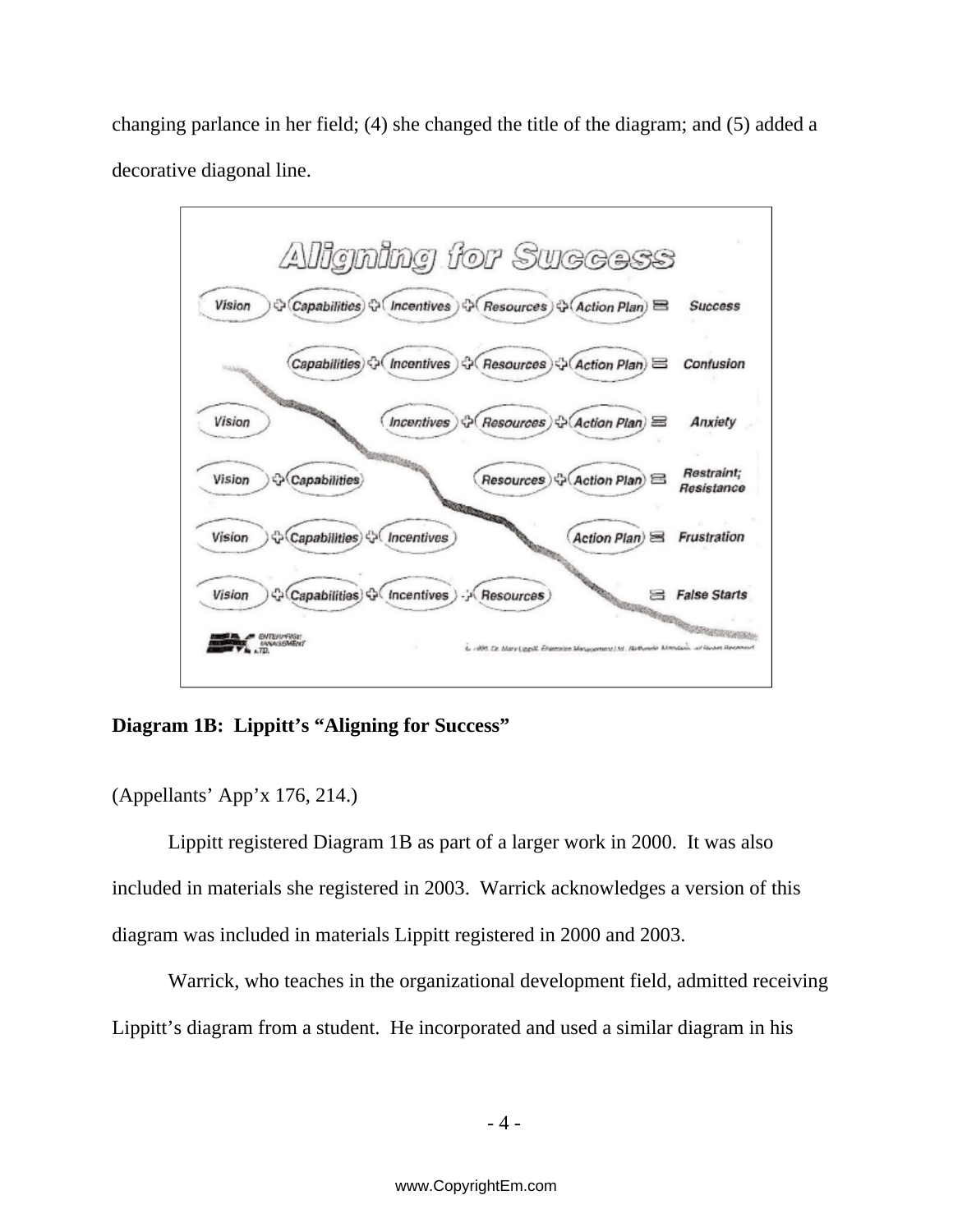course materials and in his consulting business. Although Warrick did not initially know Lippitt was the diagram's creator, he later discovered this fact and began to credit her work at the bottom of his diagram.



**Diagram 2: Warrick's Allegedly Infringing Diagram**<sup>2</sup>

# **PROCEDURAL HISTORY**

During discovery, Lippitt realized she had lost her copy of the deposit materials submitted with her 1987 registration of Diagram 1A. She explains she was unable to get a replacement copy because the Library of Congress, the registrar of copyrights, had not

<sup>&</sup>lt;sup>2</sup> Appellants' App'x 219.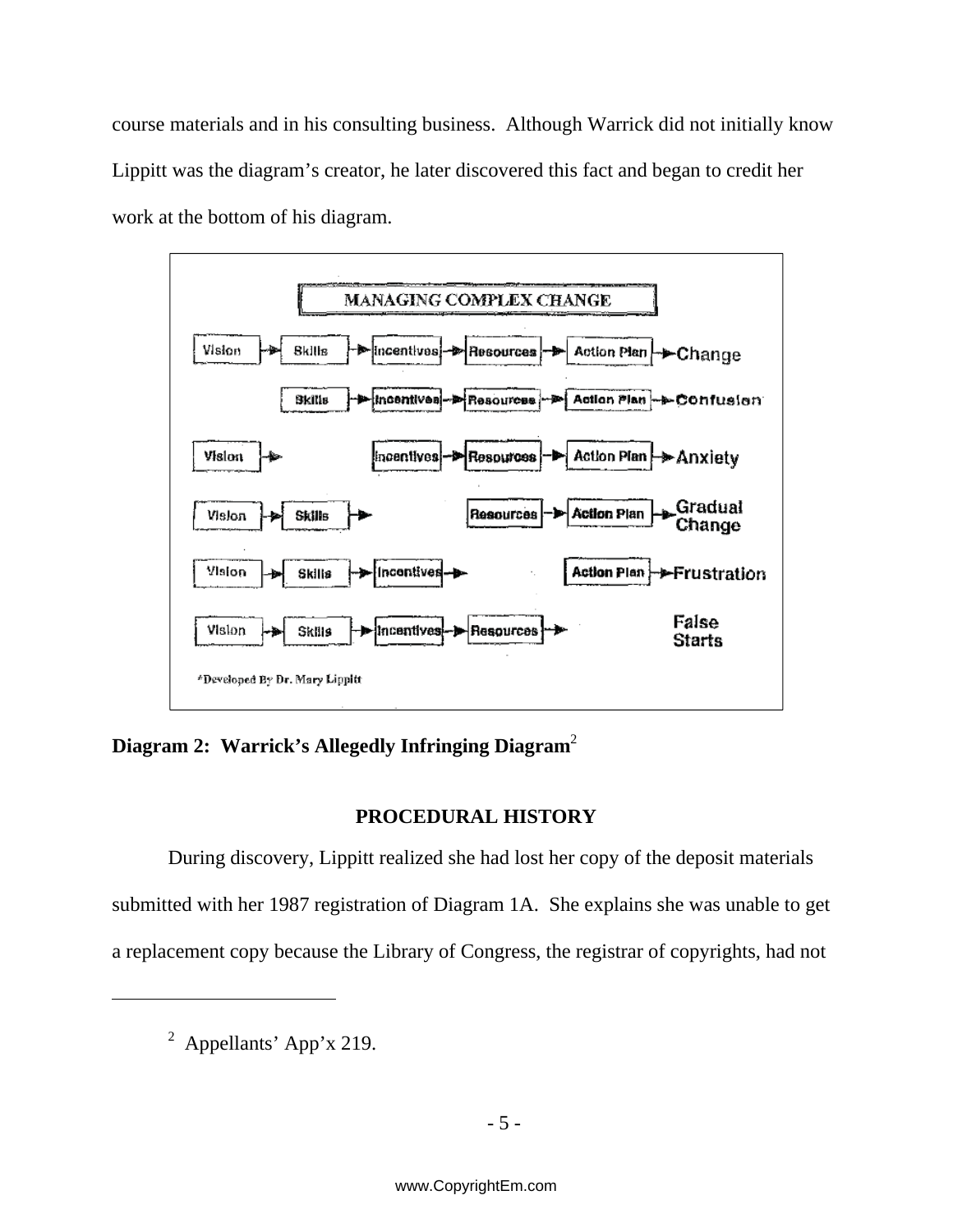retained these materials.As a substitute, she provided a notarized letter from one of her licensees describing and attesting to the existence of her diagram.<sup>3</sup>

After discovery, Warrick moved for summary judgment on Lippitt's copyright infringement claim. As pertinent to this appeal, Warrick argued: (1) Lippitt could not prove she held a valid copyright on the diagram because she could not produce the diagram from the materials accompanying her 1987 registration to show its similarity to Warrick's diagram. (2) Lippitt's diagram was not copyrightable; and (3) Warrick's diagram did not infringe on any protected expression in Lippitt's diagram. After hearing arguments, the court granted Warrick's motion without issuing a written opinion.4

### **DISCUSSION**

Lippitt contends summary judgment was inappropriate. In her view, her copyright infringement claim is viable because her diagram is entitled to copyright protection and Warrick admits to copying her duly registered diagram. Warrick disagrees and, in what is generally a preliminary matter, contends Lippitt failed to preserve certain issues for appellate review. As the preservation issue is easily resolved in Lippitt's favor, we reserve discussion of it until the end.

 $3$  The affiant's description of Lippitt's diagram is somewhat incorrect as a description of Diagram 1A, but it does accurately describe Diagram 2.

<sup>&</sup>lt;sup>4</sup> Normally, the district court "should state on the record the reasons for granting or denying the motion." Fed. R. Civ. P. 56(a).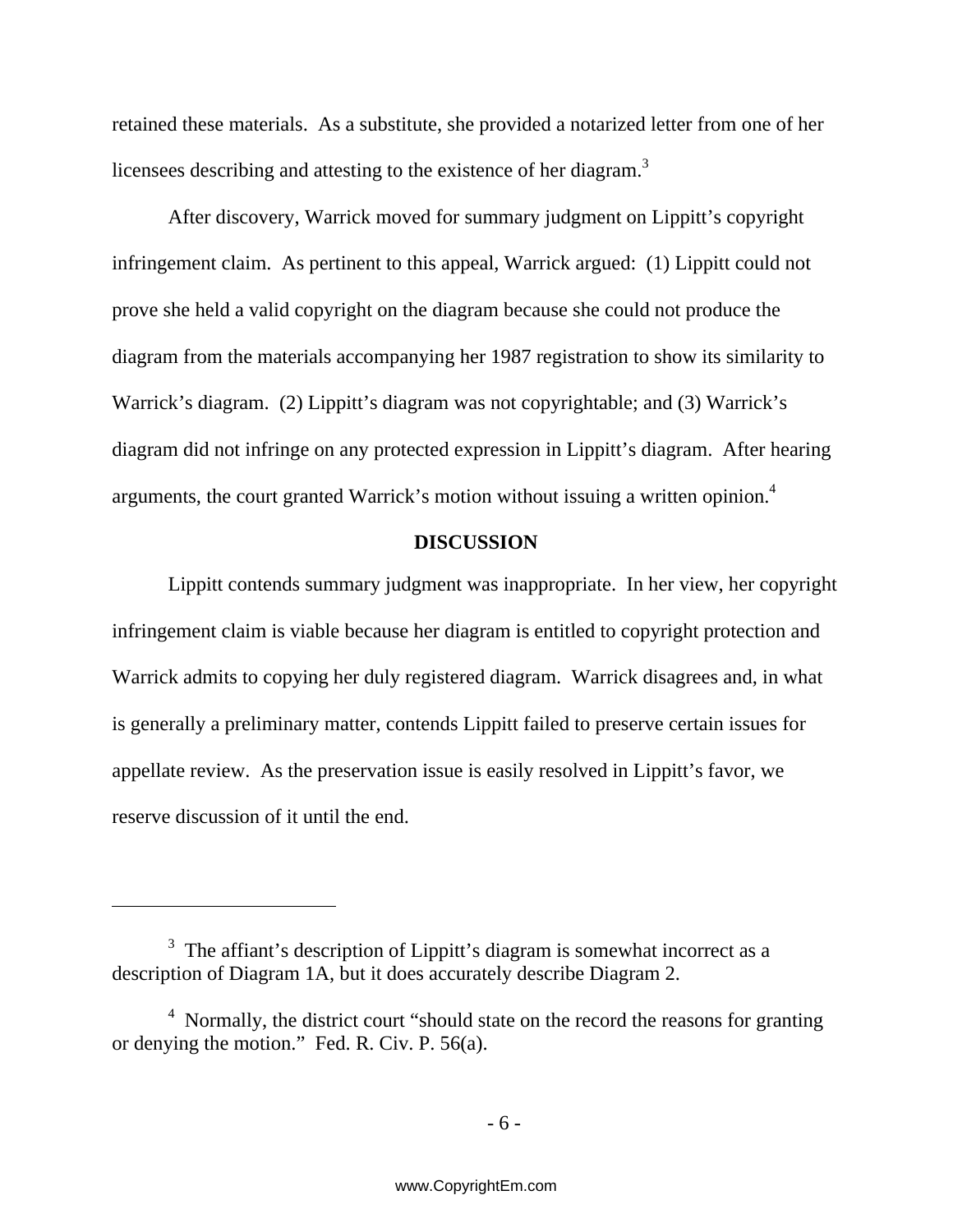We review summary judgments de novo. *Colo. Dep't of Pub. Health & Env't, Haz. Mat'ls & Waste Mgmt. Div. v. United States*, 693 F.3d 1214, 1221 (10th Cir. 2012)*.*  "Summary judgment is appropriate" only if Warrick has shown "'there is no genuine dispute as to any material fact and [he] is entitled to judgment as a matter of law.'" *See id.* (quoting Fed. R. Civ. P. 56(a)). In our review, we construe the evidence in the light most favorable to the non-moving party, Lippitt. *See id*.

There are two elements to a copyright infringement claim; a plaintiff must show both ownership of a valid copyright, and copying of protectable constituent elements of the work. *La Resolana Architects, PA v. Reno, Inc.*, 555 F.3d 1171, 1177-78 (10th Cir. 2009); *Country Kids 'N City Slicks, Inc. v. Sheen*, 77 F.3d 1280, 1284 (10th Cir. 1996); *see* 17 U.S.C. §§ 106, 501(a). Lippitt, as plaintiff, bears the burden of proof on both elements. *See Reno*, 555 F.3d at 1177. A plaintiff may prove copying either with direct evidence or by showing the alleged infringer had access to the copyrighted work and "there are probative similarities between the copyrighted material and the allegedly copied material." *Id.* at 1178; *Sheen*, 77 F.3d at 1284.

### A. Eligibility for Copyright Protection

According to Warrick, Lippitt's diagram is not eligible for copyright protection because (A) it consists primarily of "ideas, concepts, principles or discoveries" that are not copyrightable or are inextricably woven with the ideas they depict (Appellee Br. 17) and (B) the other elements of the diagram lack the creativity necessary to merit copyright protection. We disagree.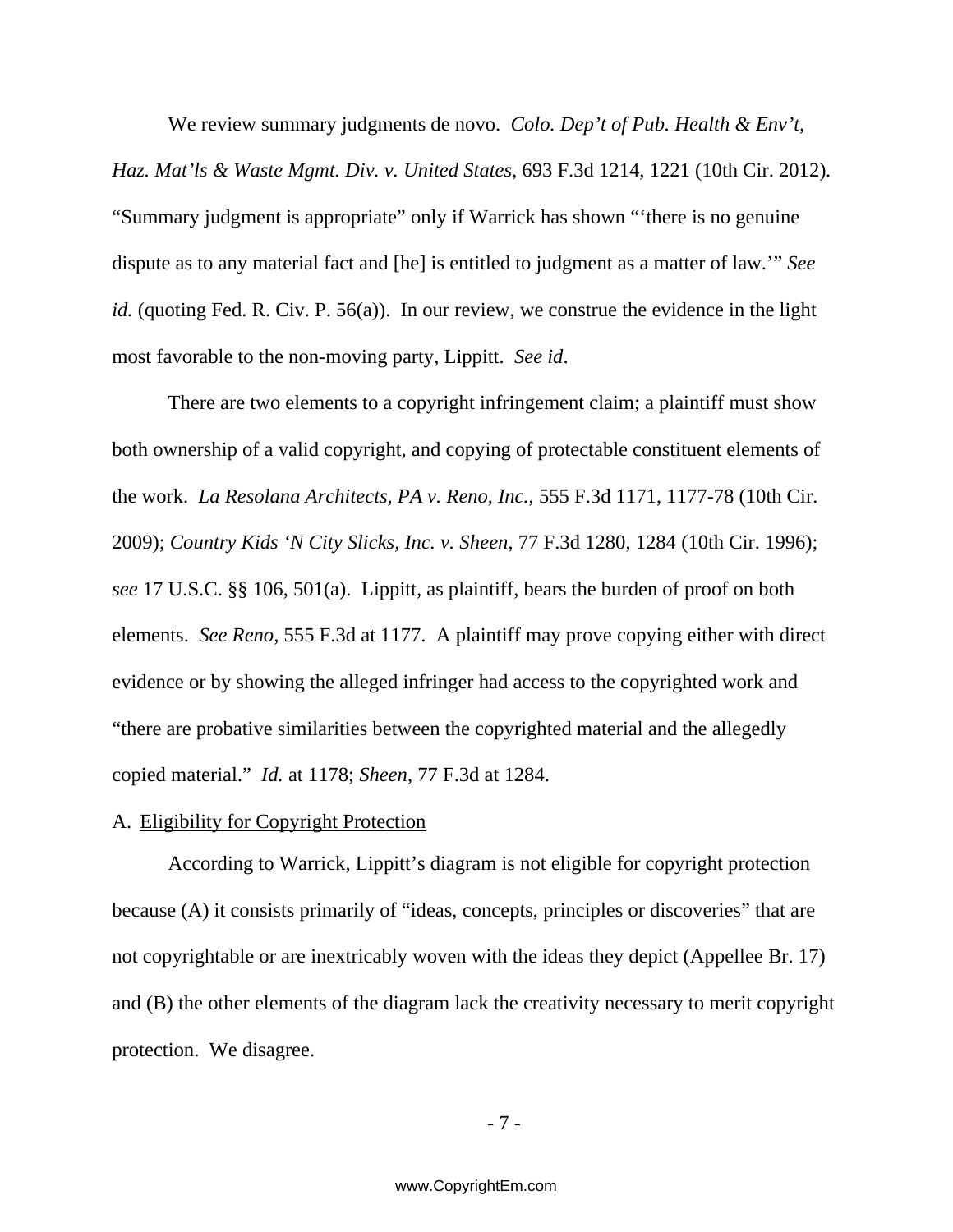### 1. Merger of Idea and Expression

While "pictorial, graphic, and sculptural works" are generally copyrightable, the protection does not "extend to any idea, procedure, process, system, method of operation, concept, principle, or discovery. . . ." 17 U.S.C.  $\S 102(a)(5) \& (b)$ . In short, the copyright law is not a patent law: it protects the expression of ideas rather than the underlying ideas themselves. *Feist Publ'ns, Inc. v. Rural Tel. Serv. Co.*, 499 U.S. 340, 344-45 (1991) ("The most fundamental axiom of copyright law is that no author may copyright his ideas or the facts he narrates.") (quotations omitted). And, when a work expresses an idea in the only way it can be expressed, courts deny those expressions protection under the "merger doctrine" to avoid giving the author a monopoly over the underlying idea. *See Gates Rubber Co. v. Bando Chem. Indus.*, 9 F.3d 823, 838 (10th Cir. 1993). Conversely, when an idea is capable of many different "modes of expression," the expression of the idea is eligible for copyright protection. *Apple Computer, Inc. v. Franklin Computer Corp.,* 714 F.2d 1240, 1253 (3d Cir. 1983).<sup>5</sup>

Warrick argues Lippitt's diagram is not eligible for copyright protection because it consists only of unprotectable ideas or expression so intertwined with the underlying ideas as to lose their protection under the merger doctrine. In Warrick's view, Lippitt's

<sup>5</sup> Copyrightability is a mixed question of law and fact. *Mitel, Inc. v. Iqtel, Inc*., 124 F.3d 1366, 1370 (10th Cir. 1997). *But see Janky v. Lake Cnty. Convention & Visitors Bureau*, 576 F.3d 356, 363 (7th Cir. 2009) ("Copyrightability is always an issue of law.") (quotations omitted).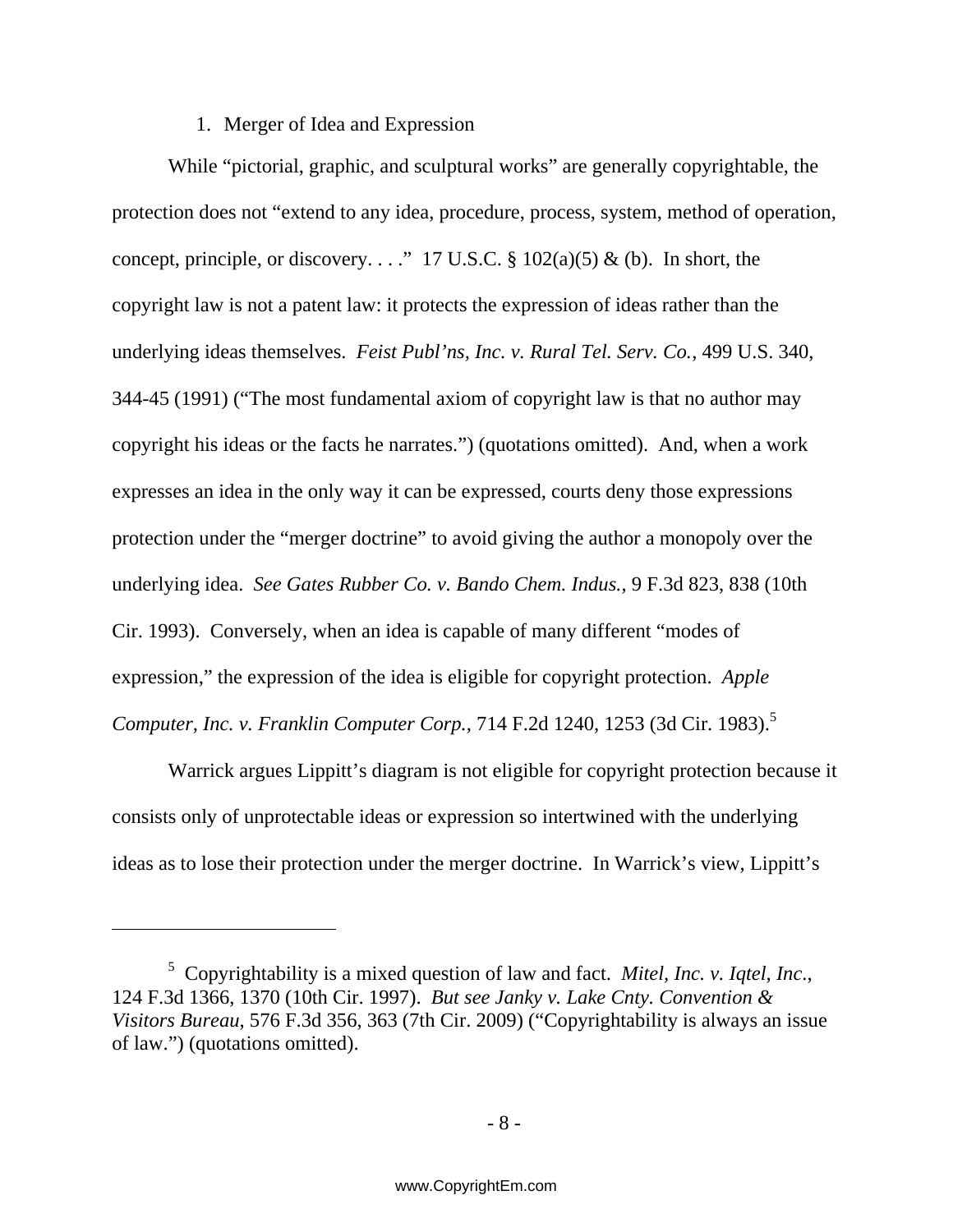diagram expresses a "fundamental" idea about organizational change and development. (Answer Br. 25.) It is, he says, a "statement about objective reality, not a work of fiction or the imagination." (*Id.*)

Warrick misses the point. Although Lippitt's diagram may express an idea, Warrick could express the same ideas in his own fashion. He might have organized the components in a pie-chart-style format to show how each is a component of a larger whole. He could have approached the concept in a two-column format, listing each defect in the left column and the missing component in the right column. He could have simply described the concepts in prose, as he did in his motion for summary judgment. He could have used his own words to describe the components. He might have broken down or combined the components in a different way. He could have expressed the absence of one of the components with an "X" over the component, as did another writer's sample diagram; one Lippitt attached as Exhibit 10 to her response to Warrick's summary judgment motion. (Appellant's App'x 247-52.)

The freedom Warrick enjoyed to express the ideas depicted in Lippitt's diagram in an alternative way is what distinguishes this case from the cases Warrick cites in defense of the summary judgment. For instance, in *Ho v. Taflove*, the model at issue was "a new mathematical model of how electrons behave under certain circumstances." 648 F.3d 489, 497 (7th Cir. 2011) (quotations omitted). It was intended to mirror, as realistically as possible, a natural physical phenomenon. *Id.* at 498. Thus, the form of the model was dictated by technical concerns rather than expressive choices. *See id.* 

- 9 -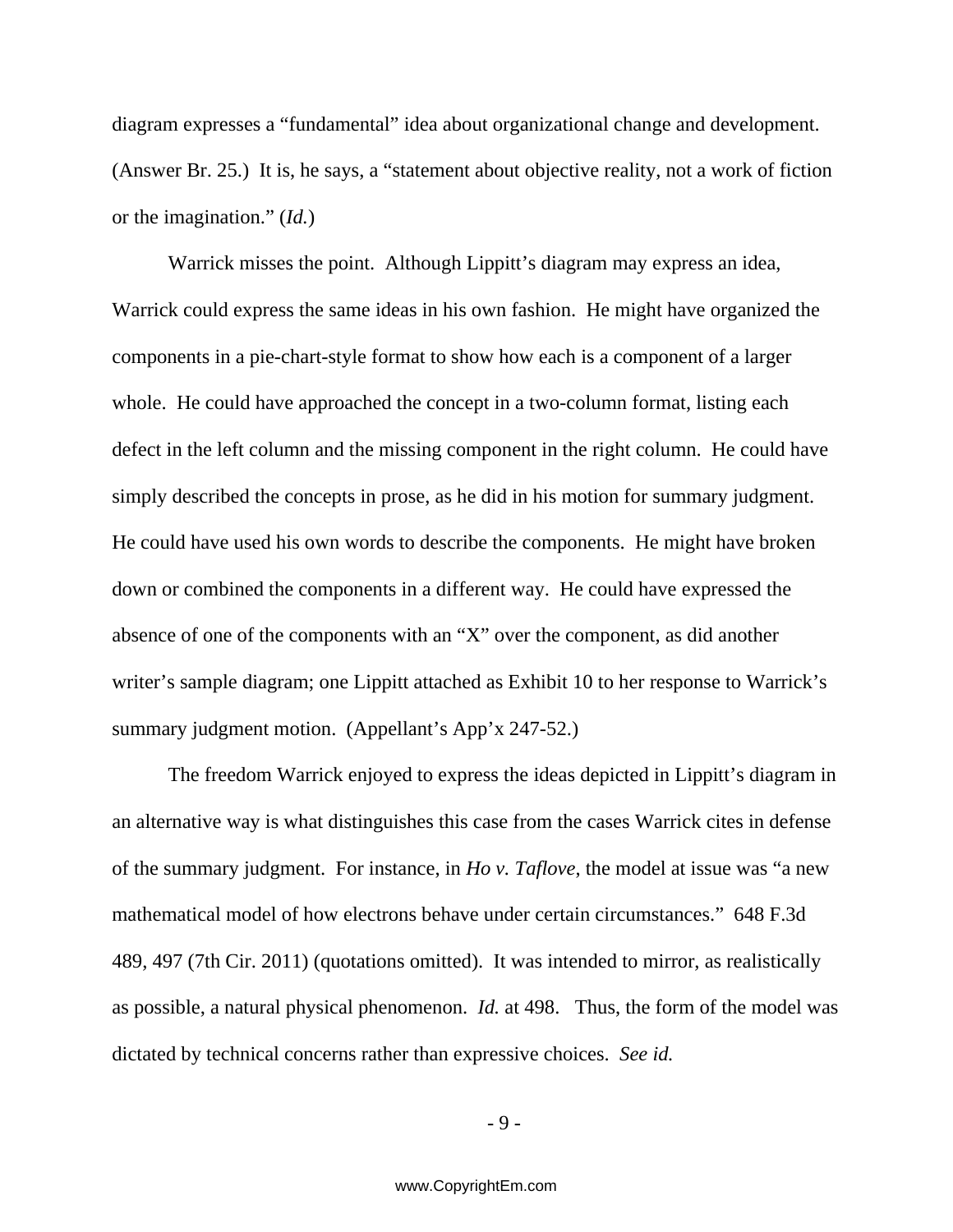This case is more like *Arica Institute, Inc. v. Palmer,* 970 F.2d 1067 (2d Cir.

1992). There, the court concluded the idea inherent in a diagram about "ego fixations" was not merged with its expression because there were "any number of ways" to construct the diagram. *Id.* at 1076. The diagrams at issue were constructed in the form of nine-pointed stars ("enneagrams"), with labels at the points, within a circle. *Id.* at 1070- 71. The court imagined several alternative ways of expressing the same idea without the nine-pointed star, such as a numbered listing with interconnecting arrows. *Id.* at 1076.

In short, because there are many ways to express the ideas depicted in Lippitt's diagram, the expression does not "merge" with the underlying ideas.

2. Eligibility of Constituent Elements for Copyright Protection

Even though Lippitt's diagram does not merge with the underlying idea, we are also asked to determine whether the constituent elements of her diagram are eligible for copyright protection. *See Reno*, 555 F.3d at 1177-78. Predictably, Warrick says the elements of Lippitt's diagram—short labels, shapes, symbols, and selection of typeface are not eligible for copyright protection. *See Arica Inst.*, 970 F.2d at 1072-73 (noting individual words and short phrases are generally not copyrightable); *Atari Games Corp. v. Oman*, 979 F.2d 242, 247 (D.C. Cir. 1992) (noting "simple geometric shapes and coloring alone are *per se* not copyrightable") (quotations omitted); 37 C.F.R. § 202.1(a) ("familiar symbols" and "mere variations of typographic ornamentation" are not copyrightable). In essence, Warrick claims the diagram lacks the "minimal degree of creativity" necessary to qualify for copyright protection, even though "the requisite level

 $-10-$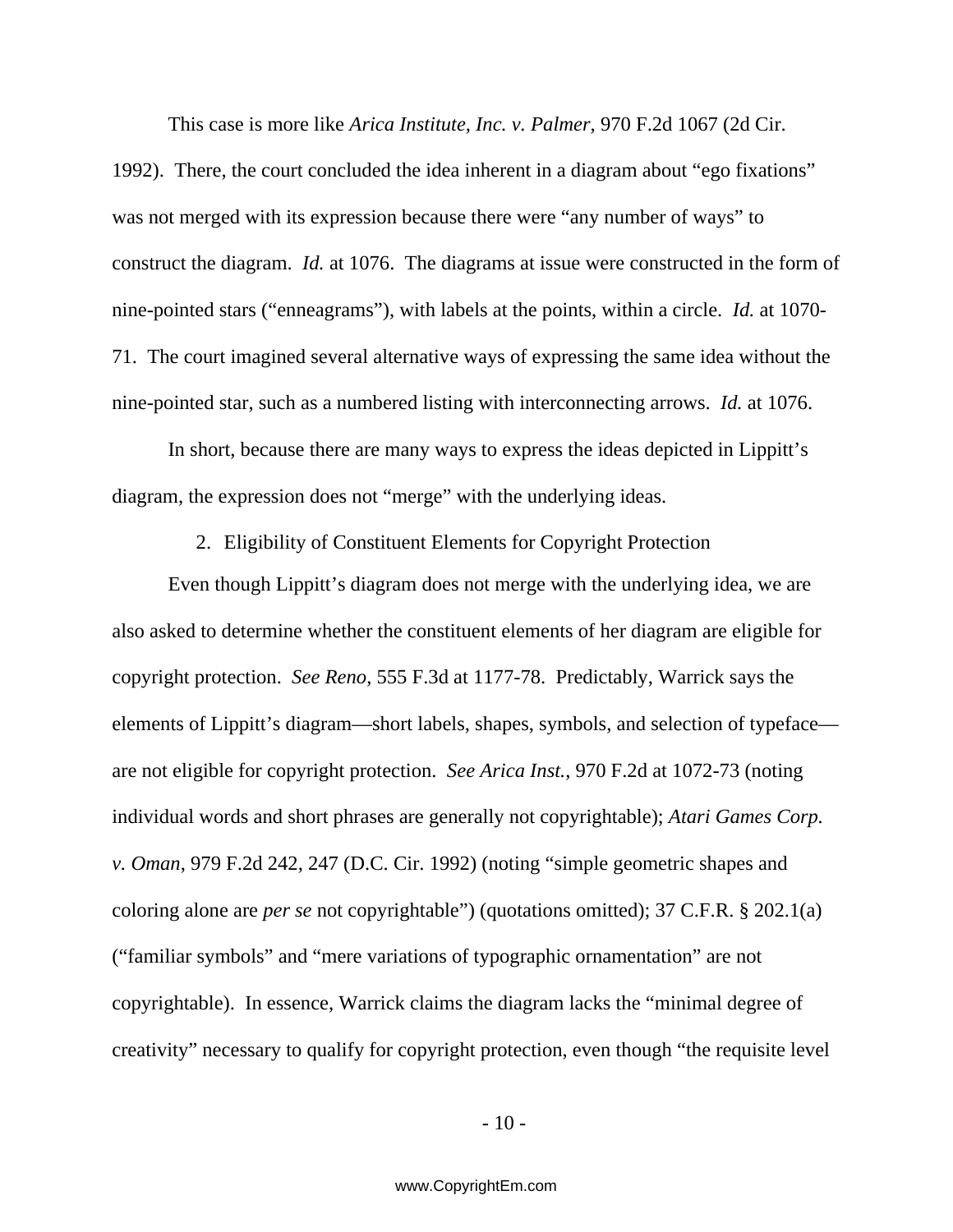of creativity is extremely low." *Feist Publ'ns*, 499 U.S. at 345; *see CMM Cable Rep, Inc. v. Ocean Coast Props., Inc*., 97 F.3d 1504, 1519 (1st Cir. 1996) (listing examples of expression lacking the requisite creativity).

Warrick's view misses the forest for the trees. Any copyrightable work can be sliced into elements unworthy of copyright protection. *See CMM Cable Rep,* 97 F.3d at 1514. Books could be reduced to a collection of non-copyrightable words. Music could be distilled into a series of non-copyrightable rhythmic tones. A painting could be viewed as a composition of unprotectable colors. Warrick's impulse to unpack Lippitt's diagram into ever-smaller and less-protectable elements is understandable, as copyright jurisprudence tends toward dissection.<sup>6</sup>

Nevertheless, a limiting principle constrains this reductionism. We must focus on whether Lippitt has "selected, coordinated, and arranged" the elements of her diagram in an original way. *Feist Publ'ns*, 499 U.S. at 358; *Knitwaves, Inc. v. Lollytogs Ltd.*, 71 F.3d 996, 1004 (2d Cir. 1995); *see also Feist Publ'ns*, 499 U.S. at 349 ("[I]f the selection and arrangement are original, these elements of the work are eligible for copyright protection.").

<sup>6</sup> *See, e.g., Feist Publ'ns*, 499 U.S. at 361, 363 (referring to "constituent elements"); *Mitel,* 124 F.3d at 1371 (applying a reductive "abstraction-filtrationcomparison" approach to examine alleged copyright infringement); *Apple Computer, Inc. v. Microsoft Corp*., 35 F.3d 1435, 1443 (9th Cir. 1994) ("[W]e use analytic dissection to determine the scope of copyright protection. . . ."); *CMM Cable Rep,* 97 F.3d at 1514 ("[W]e note that the Copyright Act itself seems to mandate the 'dissection' of works into copyrightable and uncopyrightable elements.").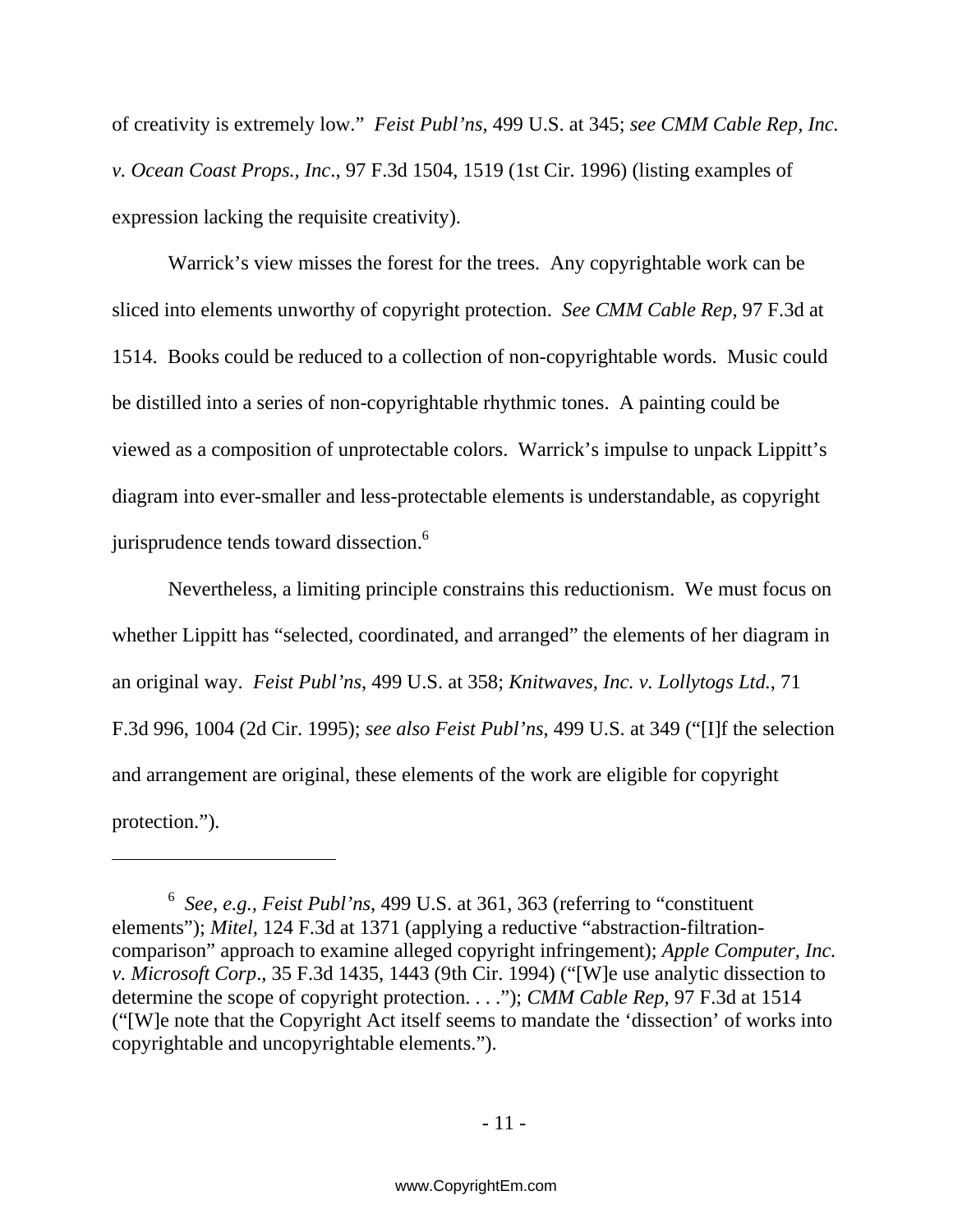We see protectable creative insight in Lippitt's arrangement and choice of expression. In Diagram 1A, she portrays the necessary components of organizational change as blocks or bricks, suggesting how they build on each other. In Diagram 1B, she uses mathematical symbols to illustrate how the essential components of organizational change must be combined to achieve successful organizational change. In both versions, she selects a particular word to crystallize the kind of failure resulting from any missing, but necessary, component. She has arranged the components from left-to-right in a particular order. And, both versions show the essential components chained together in a way suggesting they are vitally linked. These expressive choices push Lippitt's diagram into the realm of copyrightability.<sup>7</sup>

### B. Registration and Copying

Lippitt claims to have satisfied both the statutory formality of copyright registration and her burden of producing evidence to demonstrate Warrick's infringement. In response, Warrick argues Lippitt's claim is sustainable only if she produces the original work as registered. Lippitt makes the better argument.

The parties have conflated the statutory formality of registration with the burden of proving the content of the allegedly infringed work. The two are separate issues. Copyright registration is not a prerequisite for copyright protection. 17 U.S.C. §§ 102,

<sup>&</sup>lt;sup>7</sup> While we realize Lippitt, in her deposition testimony, opined that her rights extended even to the ideas underlying her diagram, her mistaken view does not prevent her from enforcing the rights she does hold under the copyright law.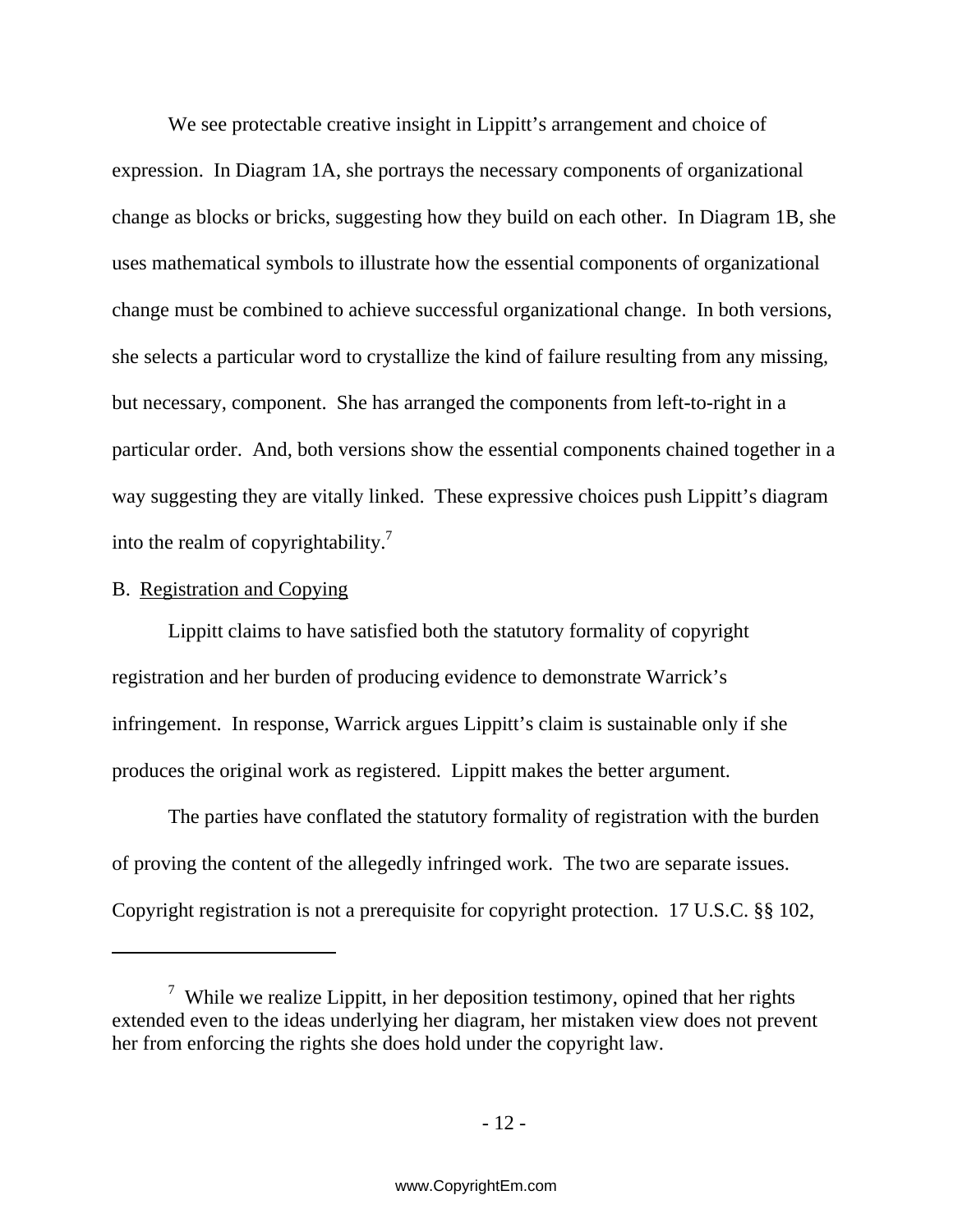408(a); *see La Resolana Architects, PA v. Clay Realtors Angel Fire*, 416 F.3d 1195, 1198 (10th Cir. 2005), *overruled on other grounds by Reed Elsevier, Inc. v. Muchnick,* 559 U.S. 154, 130 S. Ct. 1237, 1243 n.2 & 1248 (2010). Rather, registration is necessary only as a prerequisite to suing for infringement. 17 U.S.C. § 411(a); *see Clay Realtors*, 416 F.3d at 1199.

Here, Lippitt satisfied the statutory registration requirement. She obtained a copyright in 1987 when she fixed her diagram by writing it down. *See* 17 U.S.C. § 102(a). As Warrick acknowledges, Lippitt has registered a variety of works containing versions of the diagram.<sup>8</sup> This satisfied her duty to register the work before bringing suit. *See* 17 U.S.C. § 411(a).

The parties' arguments about the evidence of copying are perplexing because the parties seem to agree on the salient point: Warrick copied Lippitt's diagram. Ordinarily, Lippitt, as plaintiff, would bear the burden of presenting evidence allowing the court to

 $8\,$  Lippitt was unable to produce the work registered in 1987 as proof that the diagram was included in it. But the diagram was included in other works registered in 2000 and 2003. See *R.W. Beck, Inc. v. E3 Consulting, LLC*, 577 F.3d 1133, 1143 (10th Cir. 2009) ("[I]f the same party owns a copyright in both a derivative work . . . and the underlying work that is incorporated in the derivative work, registration of a copyright in the derivative work is sufficient to permit an infringement action on either the preexisting (unoriginal) material or on any newly contributed material."). Moreover, Lippitt testified at her deposition that the diagram was first included in materials registered in 1987: "The chart first appeared in Transition: Accomplishing Organization Change . . . which is Exhibit 5." (App'x 76.) The appendix contains the 1987 certificate of registration for this work. Warrick has presented no evidence giving any reason to doubt Lippitt's testimony about the diagram's inclusion in the work she registered in 1987.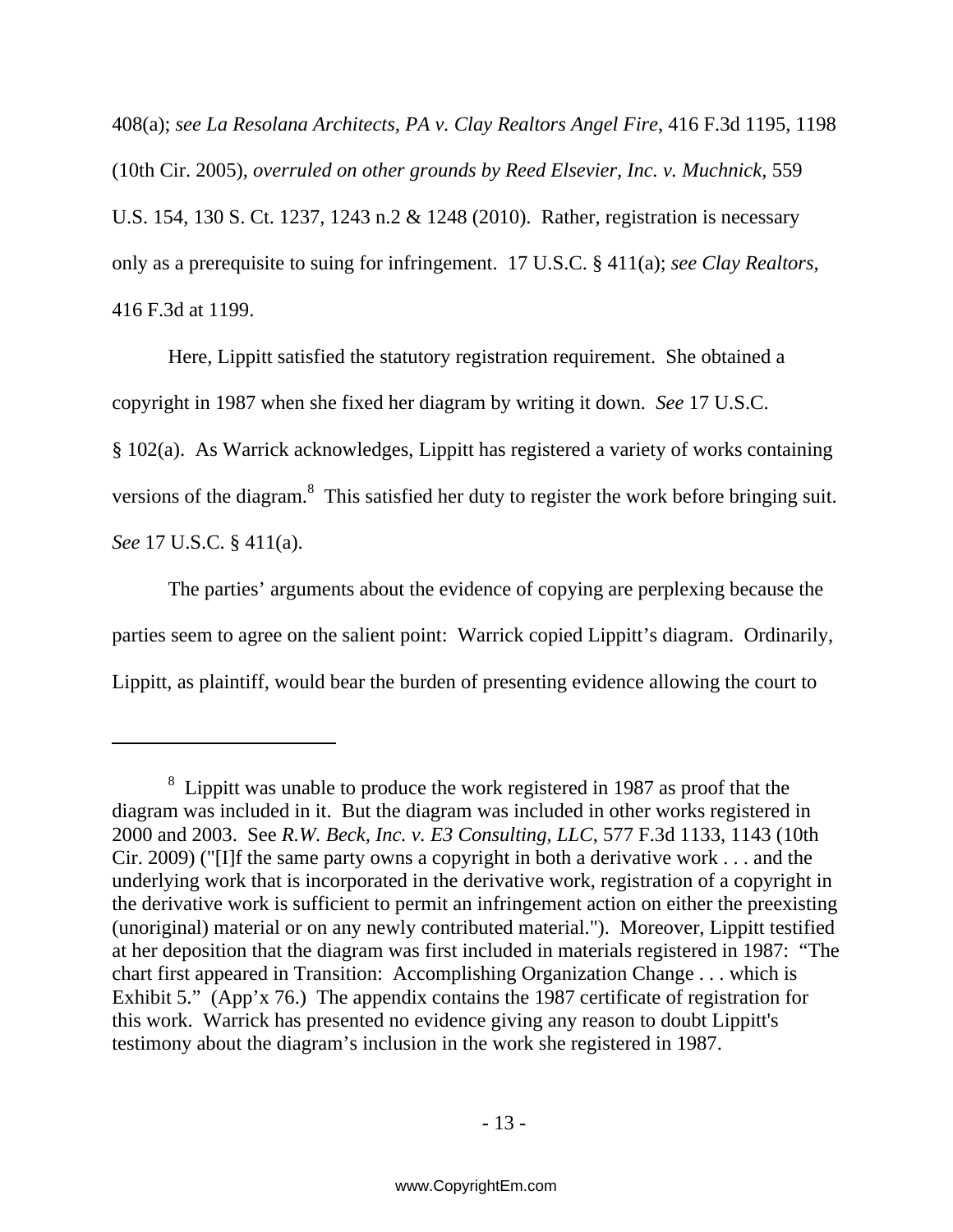compare the original work with the alleged infringements. *See Reno*, 555 F.3d at 1177. Here, however, Warrick admits he was given a copy of Lippitt's diagram and used it to produce Diagram 2. He even credited Lippitt for her creation of the diagram. Because this is the rare case where there is direct evidence of copying, Lippitt need not show copying indirectly by the usual method of demonstrating access and substantial similarity. *See Reno*, 555 F.3d at 1178 (observing a plaintiff may prove copying either with direct evidence of copying or by showing access and "probative similarities"); *Country Kids*, 77 F.3d at 1284 (same).

### C. Preservation of Issues

Warrick also urges us not to consider Lippitt's arguments related to Diagram 1B because, he says, Lippitt did not raise infringement of Diagram 1B in her complaint. *See, e.g., Ark Initiative v. U.S. Forest Serv*., 660 F.3d 1256, 1261 (10th Cir. 2011) ("[A] litigant who does not argue an issue in the district court may not seek appellate relief.") (quotations omitted). But Lippitt did not need to do so; we have never required plaintiffs to plead their evidence. They are only required to provide a sufficient factual basis to show their claims are facially plausible, and, "once a claim has been stated adequately, it may be supported by showing any set of facts consistent with the allegations in the complaint." *Bell Atl. Corp. v. Twombly*, 550 U.S. 544, 563 (2007).

Lippitt's complaint provides plausible factual support for her copyright infringement claim.That factual support included her assertion that the "chart," was included in "various versions of copyrighted materials." (Appellants' App'x at 16.)This